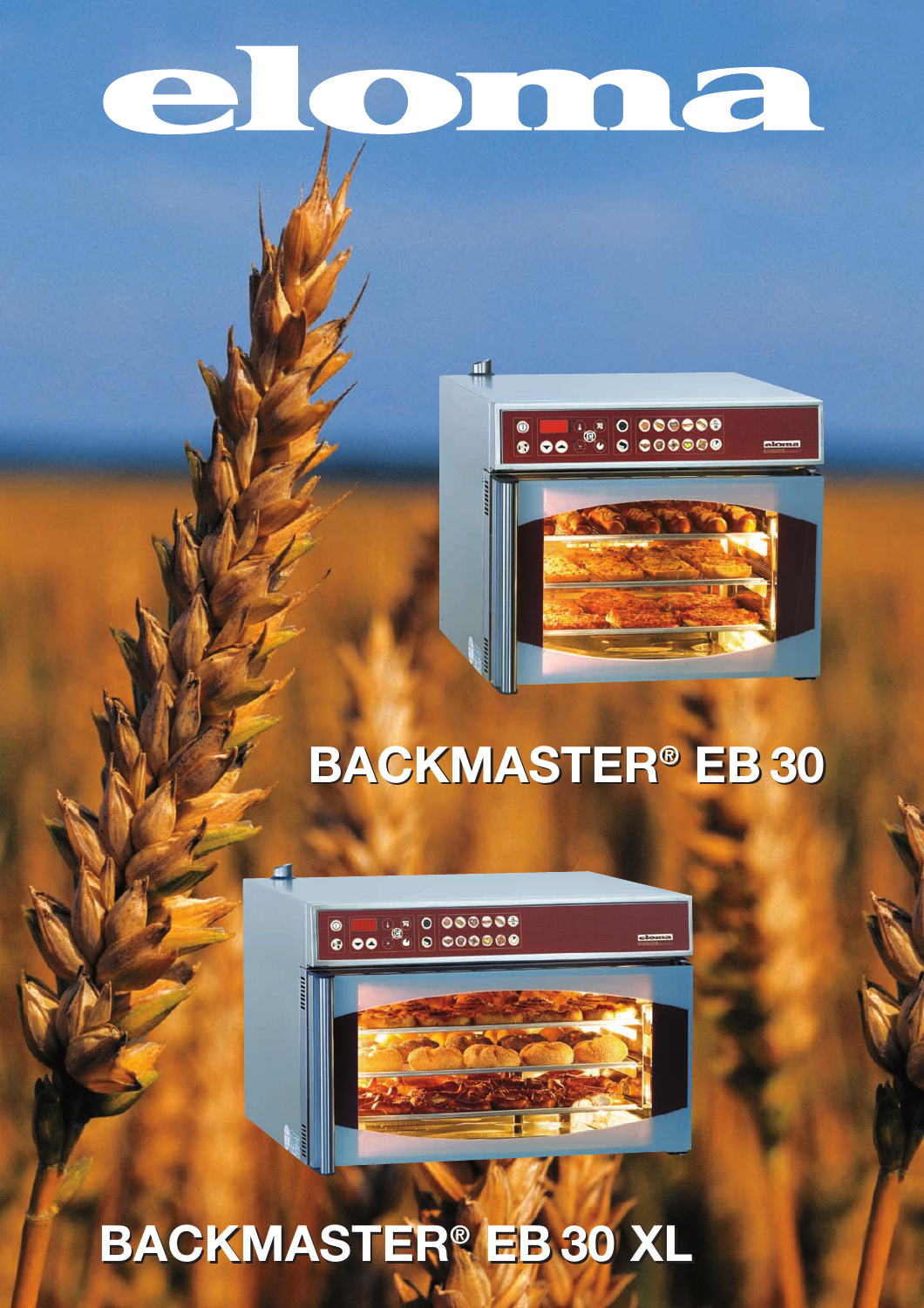## **BACKMASTER® EB 30 and BACKM**

#### **100% oven-freshnes**

The Eloma baking oven BACKMASTER® EB 30 and BACKMASTER catcher in every environment and a guaranty for a complete assort and savory pizza, fragrant pastry and golden-brown rolls make yo

People who know the secrets of in-shop baking, appreciate the pro Eloma BACKMASTER. Both of these baking ovens are available in design. In addition, you can choose between two different types o



 *digital: Simple operation with knobs and digital display for time + temperature*

# **BACKMASTER® EB 30**

The primary model: compact – space-saving – versitile



Tray dimension: 440 x 350 mm



#### **Water tank:**

With the fully integrated water tank you are independent. No additional water connection is needed. The tank is easy to clean

and the lid can be completely removed.

#### **Baking chamber:**

Easy to clean, brightly illuminated, hygienic baking chamber through the seamless transition between cavity and gasket.

#### **Door:**

The double-pane view glass door with intermediate ventilation, made of security glass, reduces the heat emission immensely. An integrated light in the door presents your bakery products in an optimal way.

#### **Casing:**

The control panel is removable from the front. This makes all important electronic parts easily accessible.

> **The Eloma BACKMASTER<sup>®</sup> - Yo by the taste of fres**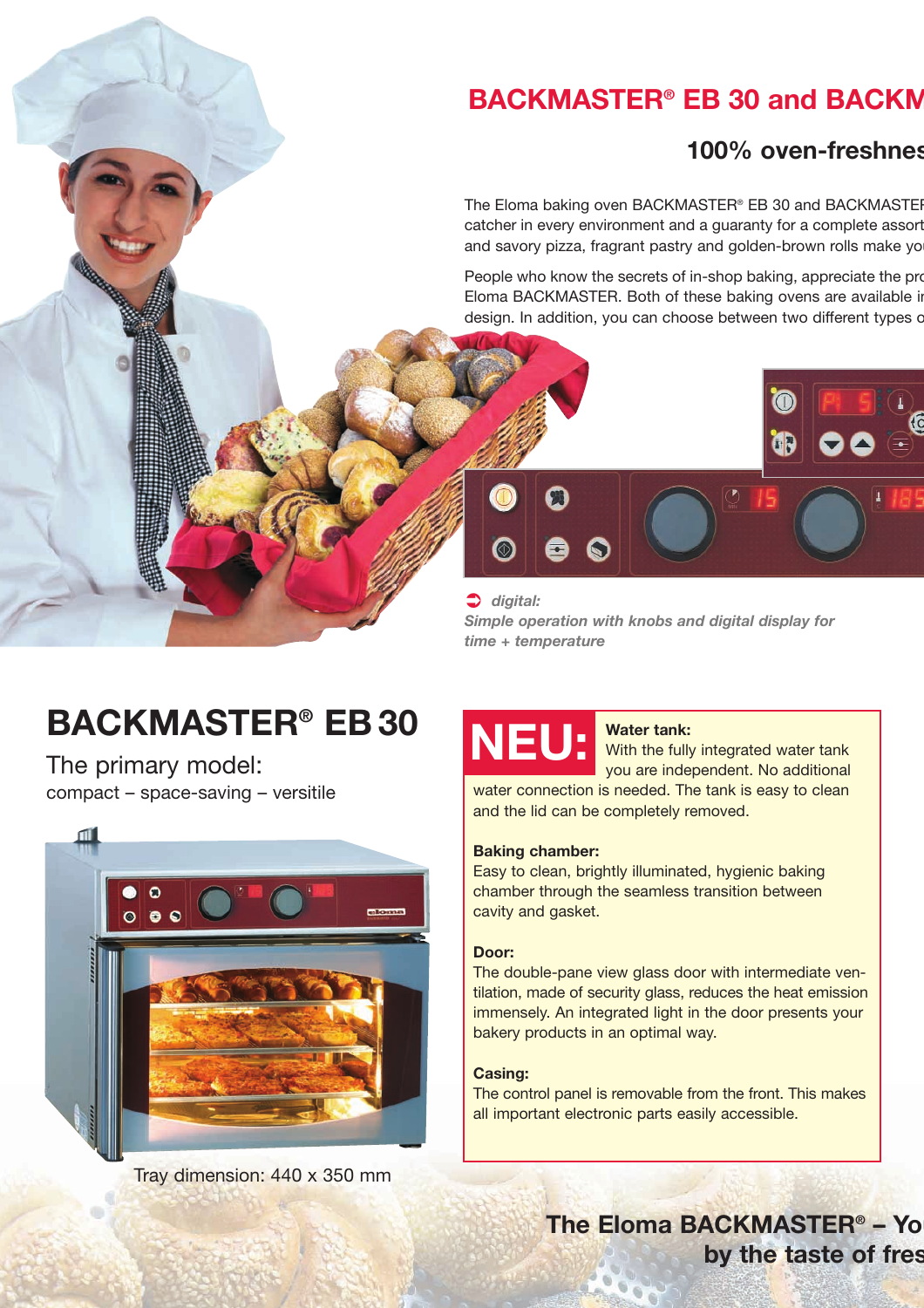### **MASTER® EB 30 XL in a new Design**

#### **ss at any time of day**

R<sup>®</sup> EB 30 XL in a new design with new technical features is an eyement of freshly baked products around the clock. Warm croissants ur customers want more.

ofessional quality of baking, as well as the easy handling of the new left- or right-hinged versions, as well as in classic red or metallic of controls.



#### *electronic I:* **NEU:**

*Easily programmable control for up to 30 different programms. Turn on – choose programm – always achieve a top result*

# **BACKMASTER® EB 30 XL**

#### The XL-Model:

35% more baking capacity – 35% more baking freshness

eloma



Tray dimension: 600 x 400 mm

#### **ur bakery experience, enhanced sh-baked products!**

#### **Different versions:**



#### **EB 30**

with condensation hood: • improving room climate



#### **EB 30** with water tank: • can be used everywhere



**EB 30 3** as Twin-Station: • more flexibility

• more capacity



**EB 30**  $\Box$  in Metallic-Design